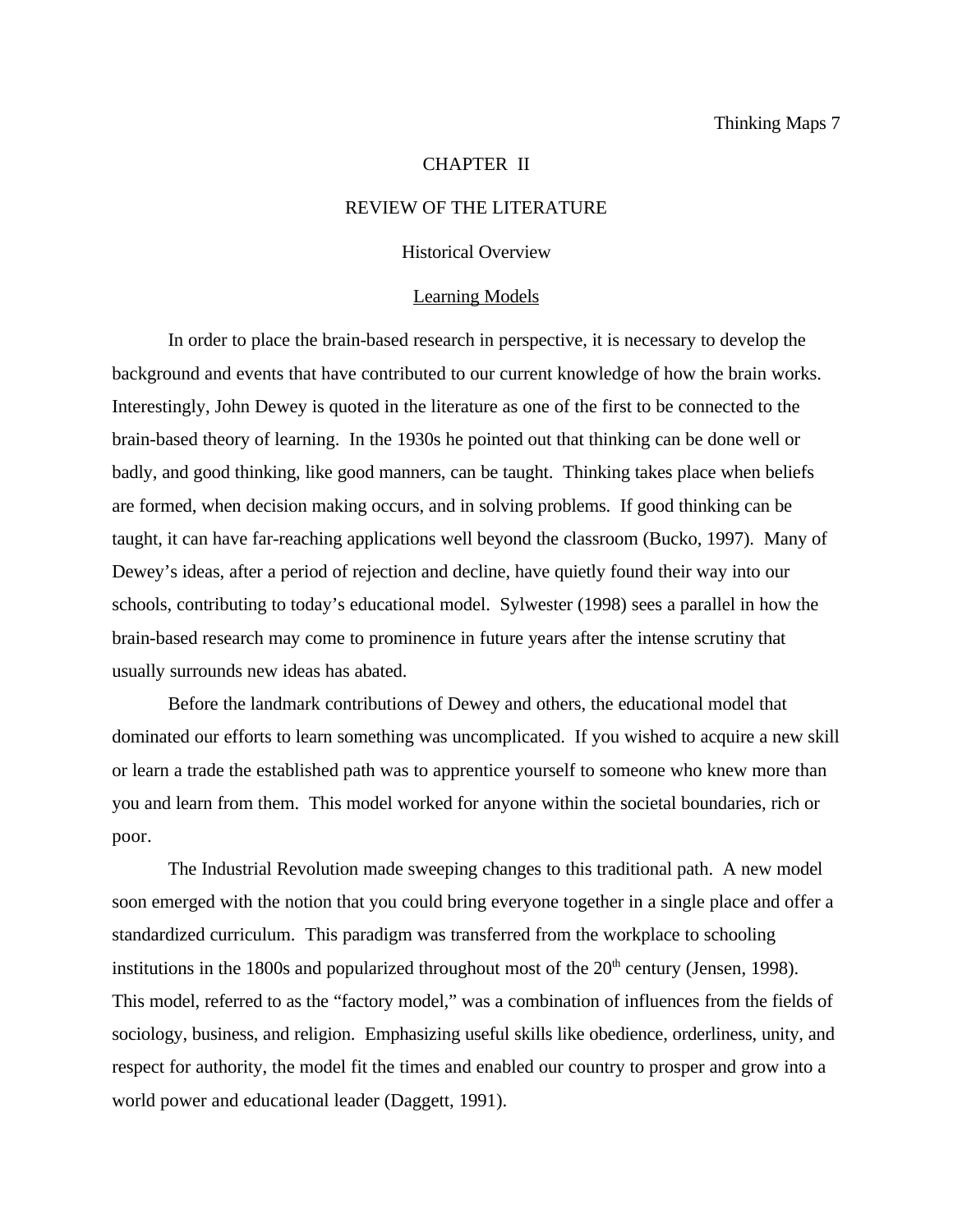We have followed this model with few variations because it served us well. During the 1950s and 1960s the model was altered by the influences of psychologists who developed the behaviorist theory to explain why humans behaved in the manner they observed. Their behaviorist theories lead to an infatuation with observing and measuring student behaviors, modifying those behaviors in students and either rewarding or punishing them (Jensen, 1998). At the time, these ideas seemed to make sense. Today, Kohn (1993) focuses on what he calls the damage to the educational system that the ideas the behaviorists have instilled within the teaching profession have created. Kohn maintains that rewards and punishments are not productive in assisting students in developing the appropriate attitude and mind-set to be receptive to learning. He asserts that students who work for rewards or to avoid punishments will not reach the level of self-awareness needed to instill a genuine desire to learn for the sake of learning.

#### Brain Models

The brain itself has been the subject of centuries of study. Primitive models on the workings of the brain date back two-thousand years ago. The Greco-Roman model referred to the brain as a hydraulic system, while during the Renaissance it was likened to a fluid system. The advent of the Industrial Revolution ushered in an appropriate comparison, an enchanted loom. The early 1900s with the accompanying urbanization, saw the brain as a city's switchboard which led directly to the more recent comparison to a computer (Restak,1984).

Early brain theory during this century advocated the need for more right brain learning and educators developed programs to enhance that hemisphere's influence in students' activities (Jensen, 1998). Later, the triune brain theory emerged and gained much popularity, although based on a three-part evolutionary schema that ordered parts of the brain from low to high functioning (MacLean, 1990).

Jensen (1998) believes that history will record that a new paradigm began emerging in the final two decades of the  $20<sup>th</sup>$  century. Just as the triune brain theory is now outdated, new ideas on how the brain works continue to unfold. Educators today are encouraged to embrace a wholesystems approach to understanding the brain. Jensen (1998) states:

Technology paved the way for this paradigm shift: it changed the way we think, live, and learn. In the 1970s, 1980s, and 1990s phrases like "super learning" and "accelerated learning" became mainstream as the Information Age blossomed. "Brain scanners" like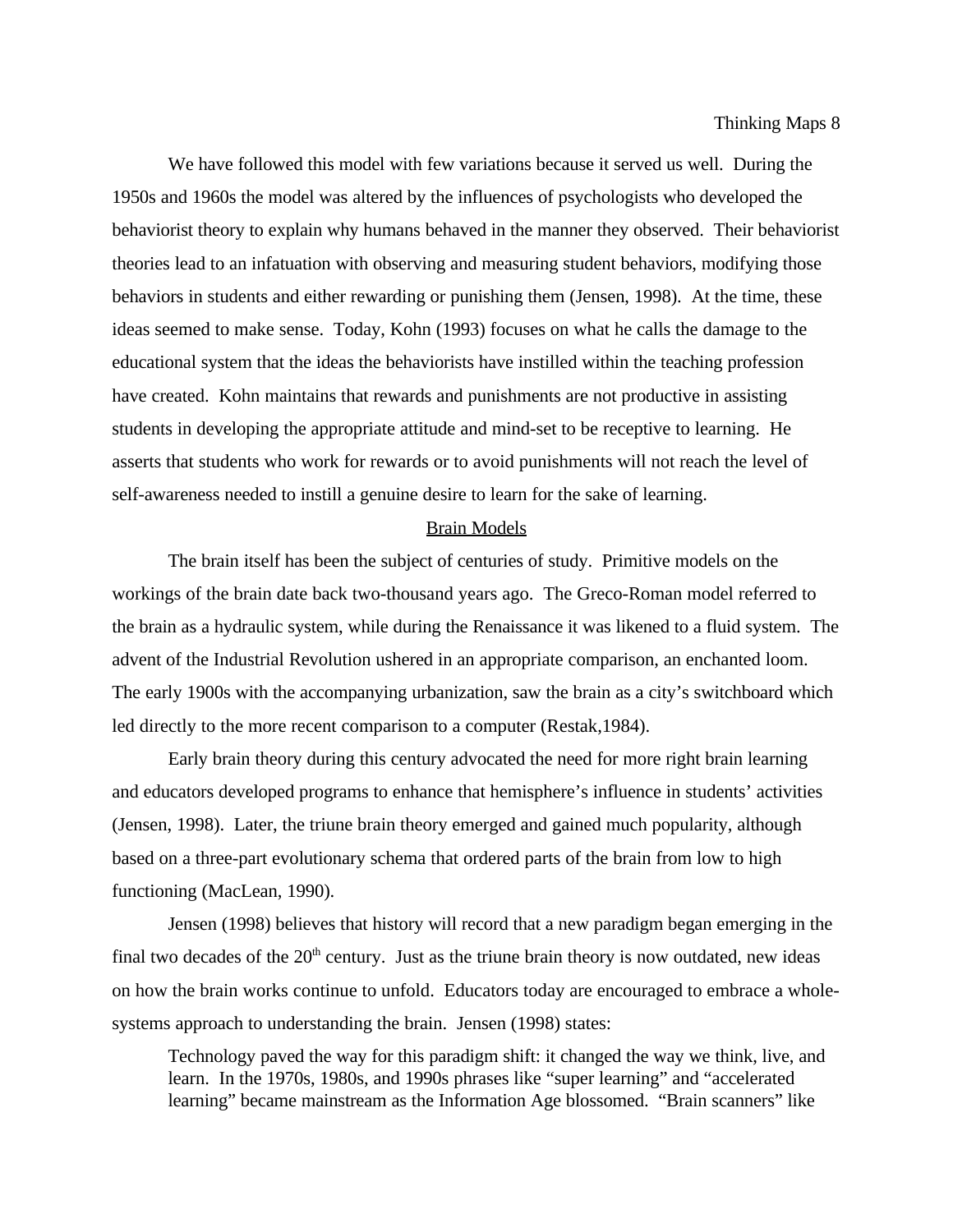Magnetic Resonance Imaging (MRI) and Positron Emission Tomography (PET) gave us new ways to understand and see inside the brain. For the first time in history, we could analyze the brain while its owner was still alive. A new breed of "inner science" developed: neuroscience, which is an exciting interdisciplinary approach to questions about the brain. (p. 2)

This is where the tide of history has taken us. But before we can discuss the implications of neuroscience, other important factors and influences which impact our understanding of learning must be explored.

### Frameworks for Learning

Other models and frameworks for learning were concurrent in time with the behaviorists' ideology. One of the fundamental frameworks for teachers to teach thinking skills in the classroom is Bloom's (1956) Taxonomy of Educational Objectives. Educators at all levels use this well-organized structure for the teaching of thinking. Since it was published in 1956, the basis for the work is not grounded in the current brain research. Recent studies have questioned this notable effort and point out that the last few decades of research on cognitive processes have not borne out such clear cut definitive boundaries in the learning process (Hart, 1986).

Others began to align themselves with the thinking skills movement in the 1980s and many traveled around the educational circuit expounding on their own particular brand of methodologies and strategies for increasing performance of students. Among those who rose to the top of the theorist guru status were Perkins (1986), Costa (1985), and Adler (1986).

Perkins (1986) concentrated on improving intelligence through teaching good thinking skills. He defined intelligence as the combination of power (natural ability), tactics (thinking strategy) and content combining to create an enlightened person. His analysis led to the idea that good thinking was not to be found in abundance in the student population, therefore students must be taught these skills in a variety of ways. Perkins described thinking frames or tactics/strategies that enhanced intelligence and prescribed methods for teachers to extract the full potential from students.

The culmination of the thinking strategy approach was a book published by the Association for Supervision and Curriculum Development in 1985 called Developing Minds.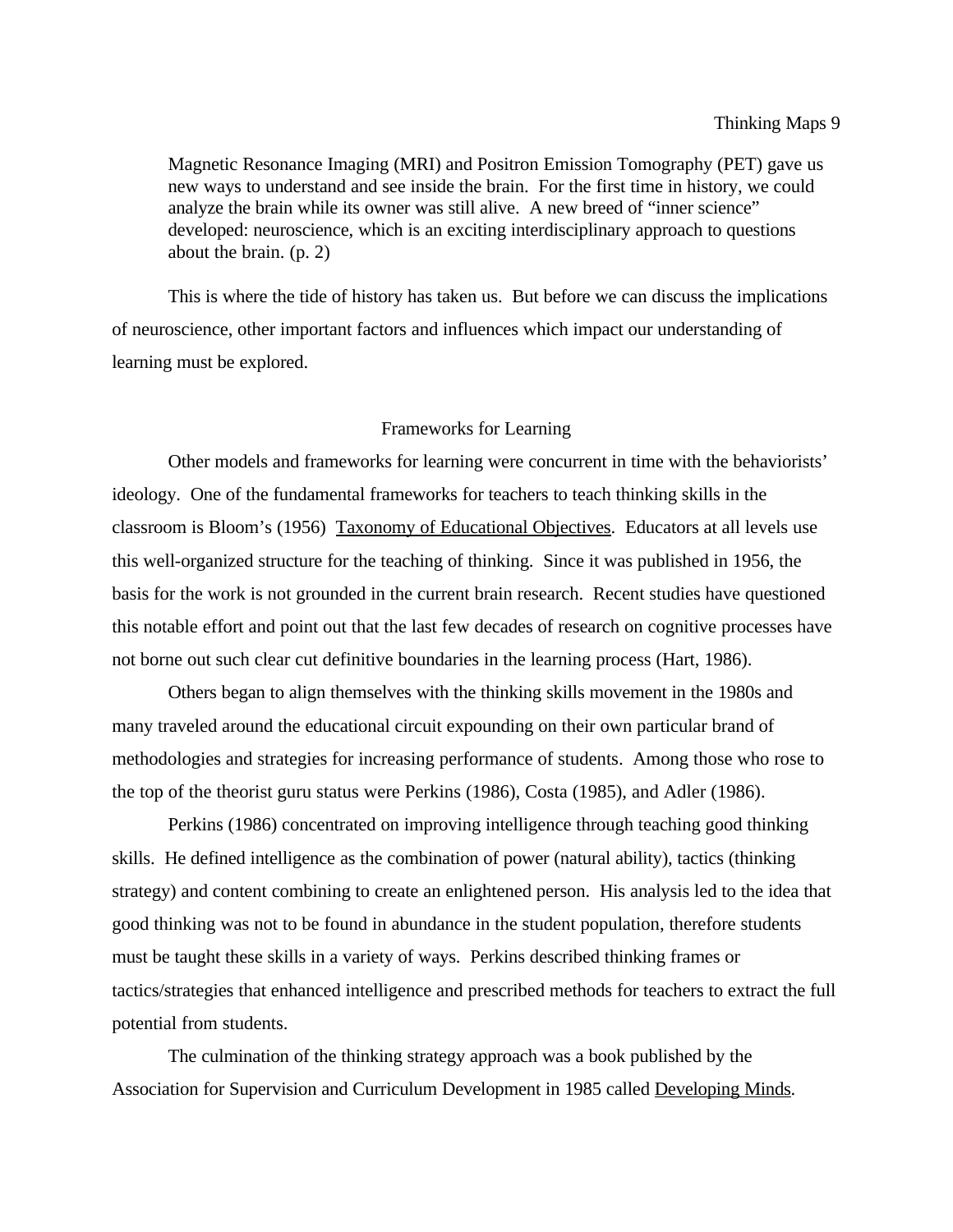Edited by Arthur Costa, the book presented useful ways to enhance thinking in such content areas as writing, reading, science, and math. Hundreds of other books, articles, and pamphlets added to the vast array of materials designed to teach thinking. But all of this activity transpired without any clear idea of how the mind actually received, processed, or produced information (Bucko, 1997).

Today, one does not hear the term thinking skills used in educational forums as it was during the apex of the movement. But in the 1980s, a few educators were presenting an alternative view about teaching thinking. One of this group, Adler (1986), supported a contentbased instructional approach that involved reading, writing, measuring, testing, and trying to draw conclusions. He claimed that when practical thinking applications were applied to content instruction, meaningful thinking instruction occurred. Adler's ideas helped to lay the groundwork for the modern constructivist theory of educational practice. Constructivism is supported by cognitive research that tells us that making connections within the brain is the key to embedding information in the long-term memory and the ability to apply classroom learning in other contexts (Smilkstein, 1991).

Another immense influence that has assisted in the formation of conceptual frameworks for learning has been the contribution of Howard Gardner (1983) and his work with multiple intelligences (MI). Gardner documented the concept that the brain possesses many forms of intelligence in his landmark work. Most educators are familiar with this theory that describes how more than one type of knowing the world combine to define intelligence. Gardner's research has played a leading role in raising the consciousness of educators toward the importance of learning more about the brain. At present, Gardner has identified at least eight and possibly nine different types of intelligence. In a speech delivered at the annual conference of the Association for Supervision and Curriculum Development in March of 1997 he enumerated the list to include mathematical, musical, kinesthetic, linguistic, spatial, interpersonal, intra personal, naturalist, and perhaps existentialist intelligence.

Gardner based his theory on brain research, previous developmental work with young children, experiments with animals, psychological testing, cross-cultural studies and the works of Dewey, Bruner, Piaget, and Eisner (Reiff, 1997). A number of educators have incorporated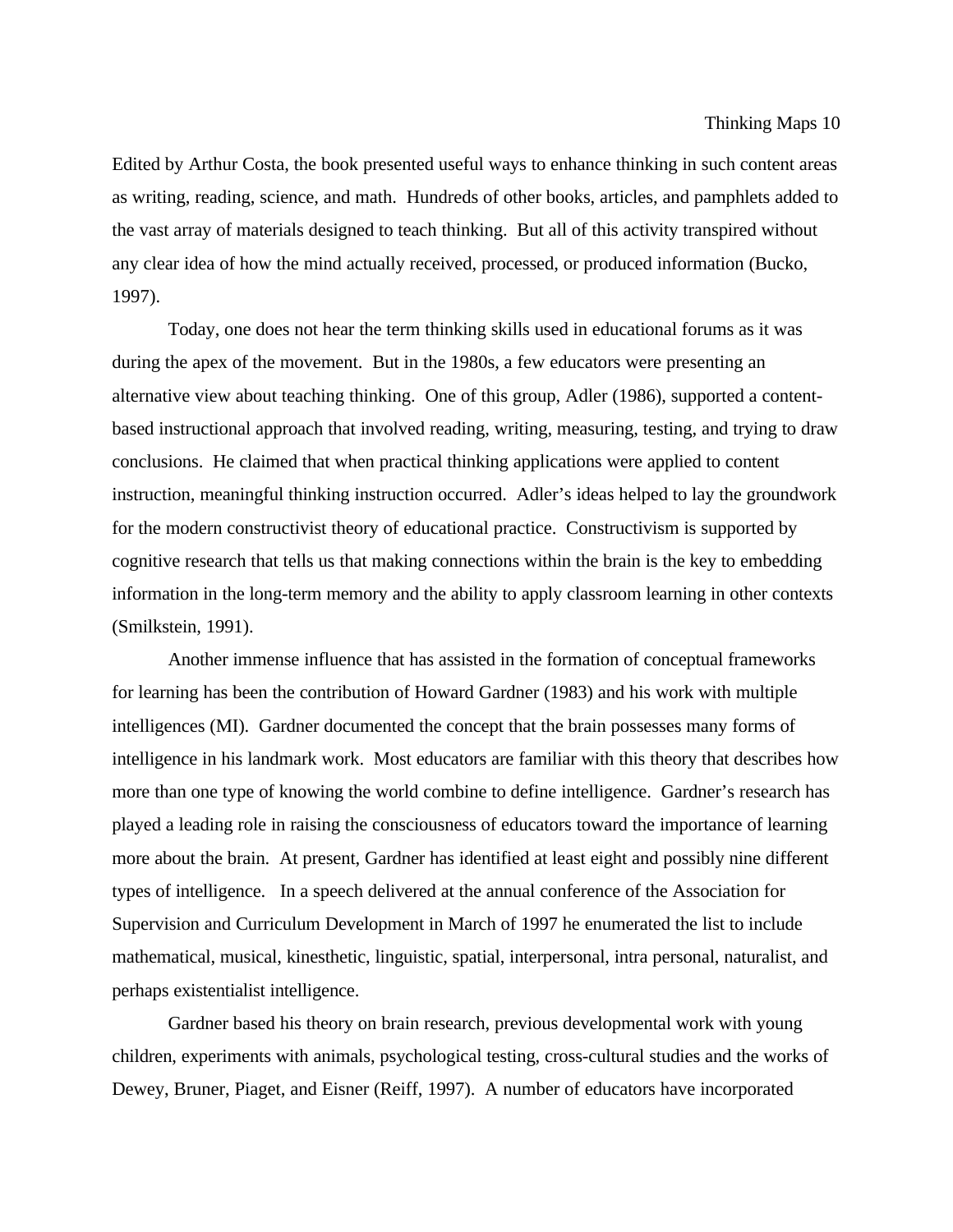Gardner's work on multiple intelligences into practices within the classroom (Caine & Caine, 1994). These educators believe that each student possesses at least some potential in each of the eight or nine intelligences. In applying multiple intelligences, teachers can actively involve students in learning experiences, help develop particular intelligences those individual students may lack, and design culturally responsive approaches to reach students who have trouble learning in the school setting. Indeed, brain-compatible learning strategies and teaching to the multiple intelligences may be the most effective way to reach at-risk learners (Reiff, 1997).

Gardner's theory of multiple intelligences is not the first or only model that deals with intelligence or learning styles. Armstrong (1994) relates that there have been theories of intelligence since ancient times, when the mind was considered to reside somewhere in the heart, the liver, or the kidneys. He points out that other authors have identified an array of from one (Spearman's "g") to 150 (Guilford's Structure of the Intellect) types of intelligences. However, Armstrong asserts that Gardner's model is a true cognitive model, whereas seemingly related theories such as the sensory-based Visual-Auditory-Kinesthetic and personality-based Myers-Briggs can not be correlated with the theory of multiple intelligences because they are predicated on a different structural basis.

# Recent Brain Literature

One of the basic realizations about the nature of learning comes from the unofficial name for the times in which we live. The Information Age is an apt phrase for the current epoch in which we strive to understand the world around us. In a recent talk, Dr. Pat Wolfe remarked that the amount of information available is doubling every six months. She predicts that at the current rate, it will soon elevate to double every 72 hours (Boyd, 1998). One area where such an astounding rate of new information is generated at this phenomenal pace is the field of brain research or brain-compatible learning.

Since the early 1980s, there have been a number of books on the bestseller lists that have used findings concerning the brain as fascinating subject matter for millions of readers. Some detail case studies of behavioral abnormalities caused by neurological damage to the brain. Many others are more mainstream and gravitate to the educational applications from the boom in cognitive science (Bucko, 1997). The recent technological revolution has enabled scientists to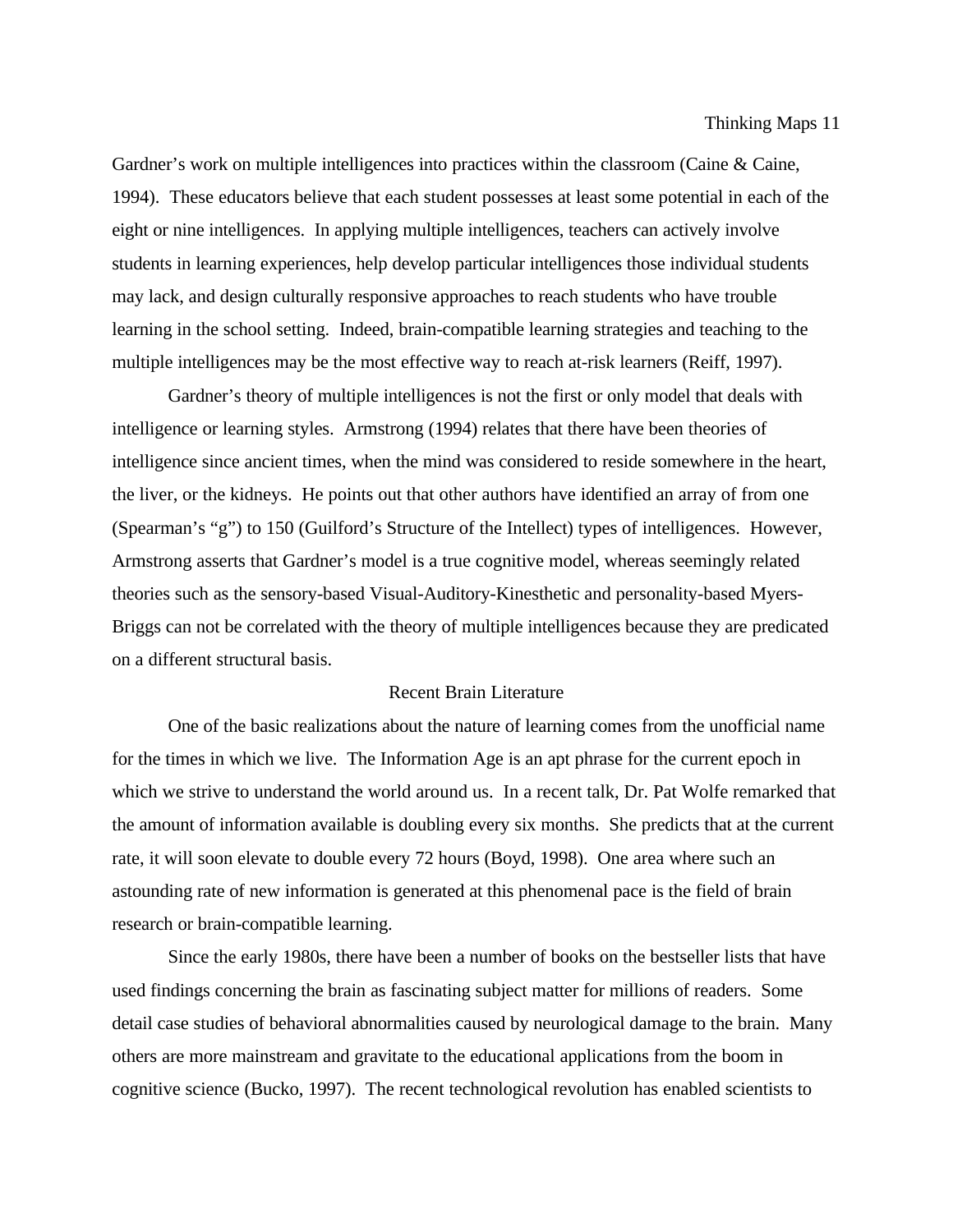study the cerebral cortex in a manner and depth never before imagined. New discoveries are surfacing every day. Researchers are locating areas of the brain that perform specific functions and speculation is that learning how these areas actually work is not far behind (Sylwester, 1995).

We are learning about the brain at an unprecedented rate. Some researchers claim that anything you learned two years ago is already old information as the field of neuroscience is exploding (Kotulak, 1996). Because we have access to so many new and advanced technologies, scientists studying the brain are on the threshold of many exciting discoveries. Jensen (1998) offers three examples of how medical science has advanced through recent developments in neuroscience. Schizophrenia and Tourette's syndrome can be treated with medication. The causes of Parkinson's and Alzheimer's diseases are close to being revealed. A memory pill, Nimodipine, helps students better recall what they read. Sylwester (1997a) adds that we now know that the biological basis of impulsive and violent classroom behavior has its origins in the amount of the neurotransmitter serotonin present in the brain. All of these discoveries have resulted from our increased ability to study the brain's functions through technological and chemical advances. Before the Decade of the Brain ends, the 1990s may be remembered as the emergence of the chemical learner (Jensen, 1998).

Some researchers have used this new information along with previous research to formulate new theories. Sternberg's Triarchic Brain Theory of Intelligence is one such composite theory that has emerged from the explosion of brain compatible research. His work centers on three elements, creative intelligence, analytic intelligence, and practical intelligence. He believes that successful intelligence is the most effective when it balances all three of its creative, analytical, and practical aspects (Sternberg, 1996).

A new area of research that is gaining much attention is what Goleman (1995) refers to as Emotional Intelligence or EQ. This rapidly expanding field of study is a direct outgrowth of the new ways the brain can be studied and probed for sites that control functioning of our emotions. Studies on the brain have located the area where emotions are harbored, an almond sized structure called the amygdala, which controls the emission of the chemicals that regulate how we react to certain stimuli. Goleman believes that one's emotional intelligence may be more of a measure of success than one's IQ. This is another example of how the recent findings in brain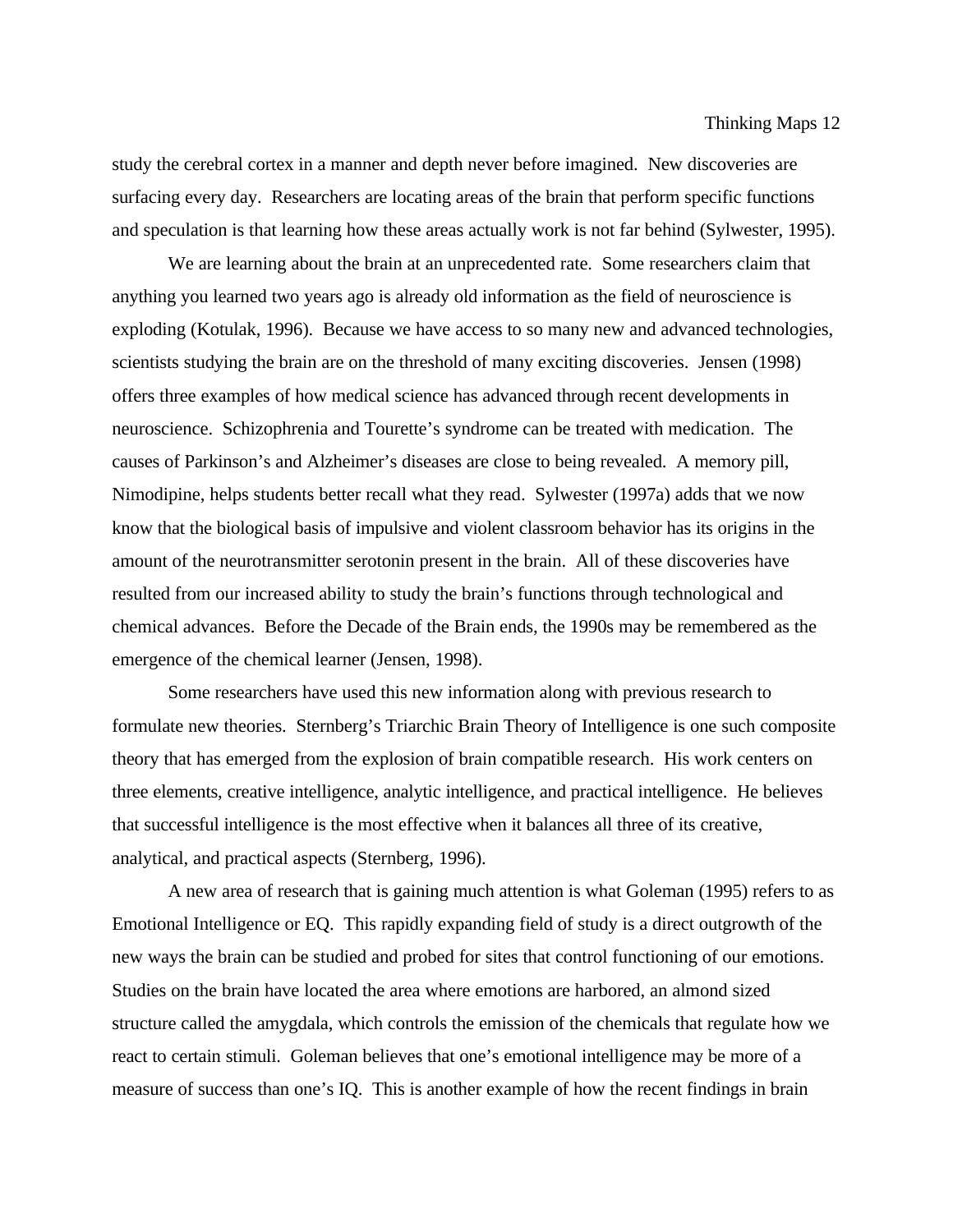research are creating the need to re-examine how we perceive traditional views about how we learn and behave (Gibbs, 1995).

## Unified Brain Theory

Sylwester (1997a) of the University of Oregon says that without an emotional connection, no learning can take place. Reworking the studies of previous researchers he presents evidence that our brains function as a whole system, with all the parts working in unison, to complete the equation we know as intelligence. Sylwester is very interested in formulating a new theory, one that will bring together all aspects of what we know about the brain research and truly revolutionize how we conduct our pedagogy in the public schools.

The emergence of a Unified Brain Theory is still a few years away, and probably not until the next century. But the importance of such a theory will be the driving force that sparks the revolution in brain science analogous to the revolution in the physical sciences sparked by Albert Einstein's relativity theories. To translate the current biological theory into an educational theory will require the vision and foresight of an individual of the caliber of a John Dewey, a Jean Piaget, or a new B.F. Skinner. The theorist who develops this comprehensive theory will join the ranks of history's great scientists (Sylwester, 1997b).

While we await this leader's emergence, others in the field are advocating that educators take steps now to pave the way for cognitive science to explore ways to incorporate this new paradigm in the classroom. They see teachers and administrators conducting action research within their own educational universe to reap the benefits of the explosion of brain-compatible learning (Jensen, 1998). Comparing the development of this new research to current technology, they point out that brain-compatible learning is dynamic. The information changes daily like the influx of information in the technology industry. Waiting for all the knowledge to be assimilated is like waiting to buy the most up-to-date computer. There will always be updates (Jensen, 1998).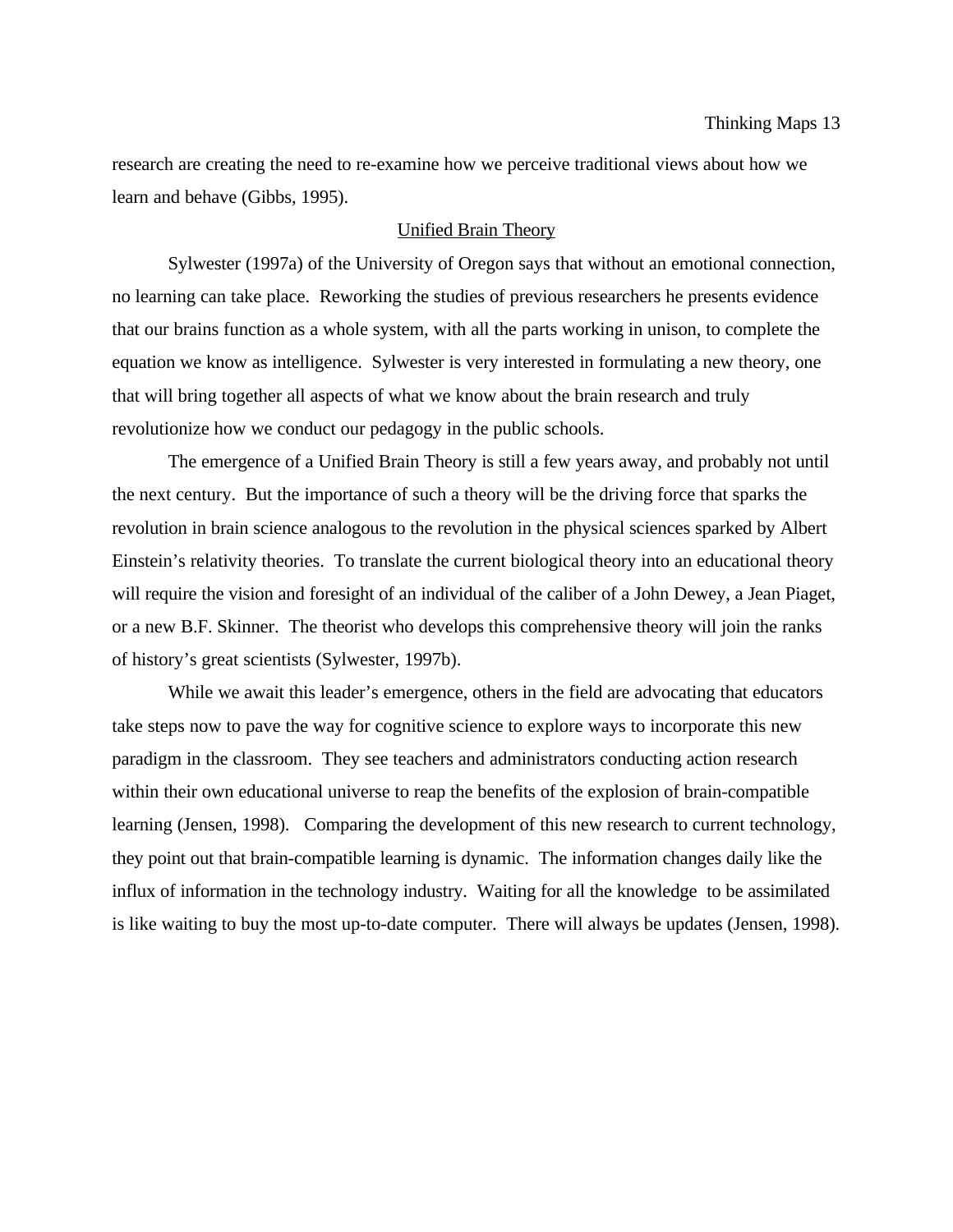Change in education is notoriously slow. While we do need to exercise caution in jumping on the brain-compatible bandwagon and trying to apply every bit of research that is published before it proves to be sound, we need to be aware of how much evidence supports the power of understanding cognitive psychology. We are on the eve of a learning revolution that has the potential to change our schools for the better (Bucko, 1997).

#### Graphic Organizers

## History of Graphic Organizers

One instructional strategy that bridges the gap between the brain-based research and the classroom is the graphic organizer. Graphic organizers are closely aligned with schema theory, one way to explain how the brain thinks (Monroe & Pendergrass, 1997). According to schema theory, when the brain encounters new information it either fits the new information into existing patterns of thinking or modifies its existing structures in order to make sense of the new information. A graphic organizer is a visual representation of how the brain organizes this information (Moore & Readence, 1984).

Many of the sources in the literature agree that the graphic organizer has its roots in Ausubel's (1967) advance organizer (AO). As a cognitive psychologist, Ausubel developed the advance organizer as an attempt to translate his cognitive theory of meaningful reception learning into practice. The advance organizer was an introductory prose passage that the student read prior to reading a longer passage containing new material. It was designed to include content important to the structure of the passage. His rationale for the use of AOs was to assist students in learning new material by providing a framework to link previous knowledge to the material to be learned. Ausubel claimed:

One of the strategies that can be employed for deliberately enhancing the positive effects of cognitive structure variables generally in meaningful reception learning, and hence for promoting integrative reconciliation, involves the use of appropriately relevant introductory materials or organizers which, in their own right, are maximally clear and stable. These organizers are introduced in advance of the learning material itself, and are also presented at a higher level of abstraction, generality, and inclusiveness; and since the substantive content of a given organizer or series of organizers is selected on the basis of its appropriateness for explaining and integrating the material it precedes, this strategy satisfies the substantive as well as the programming criteria for enhancing the positive transfer value of existing cognitive structure on new meaningful reception learning (p.26)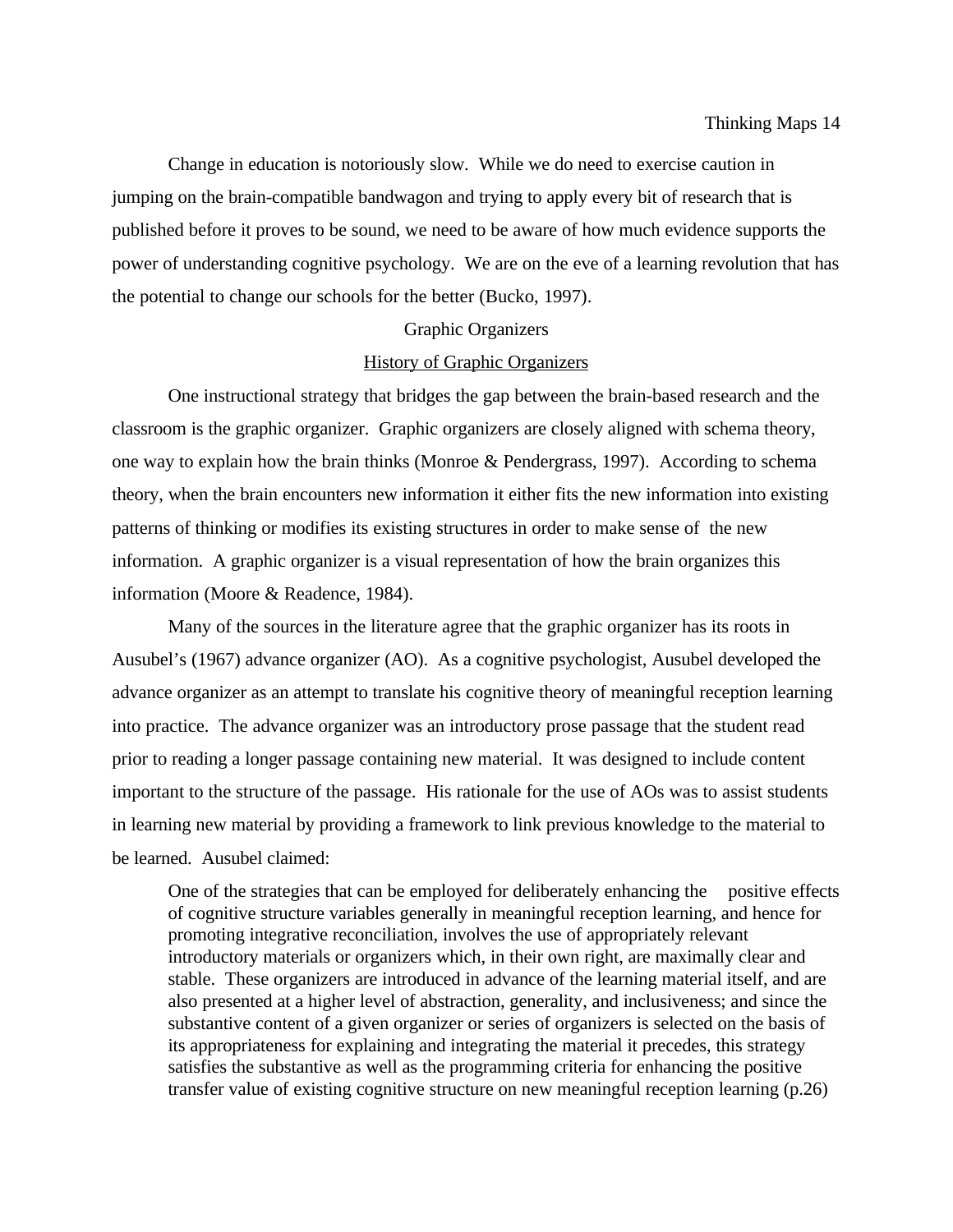Ausubel based a good deal of his theory on four studies he and his colleagues conducted over a period of years. McEneany (1990) conducted a review of the four studies to demonstrate what he considered serious flaws in the research. While some studies which had been conducted in the intervening years had indicated minimal support for Ausubel's theory, McEneany found that a meta-analysis of 135 studies on AOs only had a small facilitative effect. With this many studies, a number of inconsistencies can occur in the definition and construction of advance organizers. McEneany critiqued Ausubel's four original studies and concluded (1) there was no consistent evidence across the four studies in support of the efficacy of advance organizers, (2) the theoretical construct of how the advance organizer operates was not supported and (3) Ausubel himself could not construct an advance organizer that met all of his specifications. More research on Ausubel's theory and advance organizers will be necessary to resolve the questions raised in this review.

Since the AO is in the format of written prose, researchers called attention to the fact that students had difficulty in drawing inferences from so much written material. Robinson (1998) gives an account in his review of how other educators proposed that a graphic display of words showing a hierarchical organization of important concepts would improve students' understanding more than a written paragraph. The "structured overview" (SO) was derived from this idea. It differed from the AO in its ability to illustrate relations among key concepts found in the text. The SO was used to represent the key vocabulary of a learning task.

At this time the debate in the research centered on the placement of the organizer to maximize the students' learning potential. Moore and Readence (1984) conducted an exhaustive meta-analysis in order to review the research on all types of graphic organizers. They addressed the placement of the organizer in their work and explained how the literature found that the structured overview (overview denotes a pre-activity) had experienced little success in the prereading position and thus the term was changed to "graphic organizer" or GO. Indeed, they found that GOs enjoyed their greatest success as post reading activities.

Moore and Readence's qualitative review revealed three themes that an earlier quantitative review process had passed over. They identified the role of the teacher in the process and described how classroom teachers who engaged students in GOs tended to feel more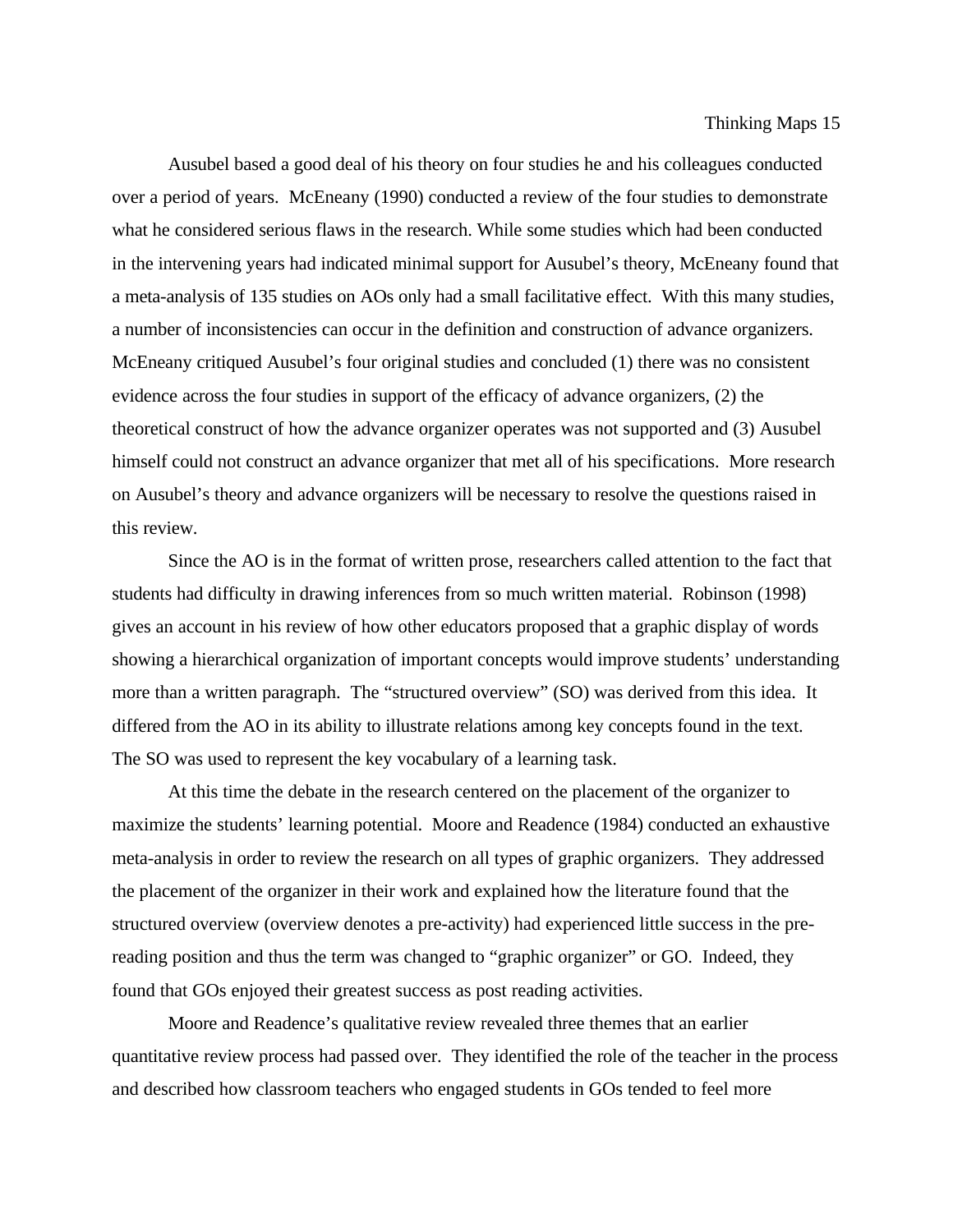confident and competent while leading students through the content. Second, they saw GOs changing from a means to link prior learning to new material (Ausubel's original format) to the GO becoming a learning strategy to facilitate comprehension. And third, in studies that reported statistically non-significant findings, students viewed GOs as an isolated learning activity that did not fit the ongoing instructional program. We will revisit these themes in conjunction with the section on Thinking Maps® .

#### Graphic Organizer Studies

A number of studies illustrate how research has been conducted in the area of graphic organizers in the last few years. The first study described in this review was a collaborative effort by Wiegmann, Dansereau, McCagg, Rewey and Pitre (1992). Their study focused on how to construct graphic displays to make them more effective for students. Acknowledging that under certain conditions, visual maps can be a more performance-effective alternative than traditional text, they set up an experiment to examine the effects of variations in map configuration on the performance of students with different spatial and verbal abilities. Their premise was that students would perform better using maps that were configured in a manner congruent with the processing priorities of the perception system (e.g., configurations that use gestalt organizational principles of symmetry, proximity, and good continuation).

They chose 37 students from a university as the sample for the study. These students were presented with two map configurations, one which adhered to the gestalt principles of organization and one which was just a web without symmetry. Two memory tests were used in order to assess students' memories of the information presented, one a fill-in-the-blank and the other a multiple-choice measure. In addition, two commercially produced tests used to measure individual differences in spatial and verbal ability were used to correlate the students results with the memory tests on the material. The Group Embedded Figures Test (GEFT) and the Delta Reading Vocabulary (Delta) are two reliable and commonly used tests of spatial and verbal ability.

The means and standard deviations of the findings are depicted in Table 1. Pearson product-moment correlations were computed to examine the relationship between scores on the two individual measures and the scores on the two memory tests. The results of the analyses revealed that scores on the GEFT and the Delta correlated positively and consistently with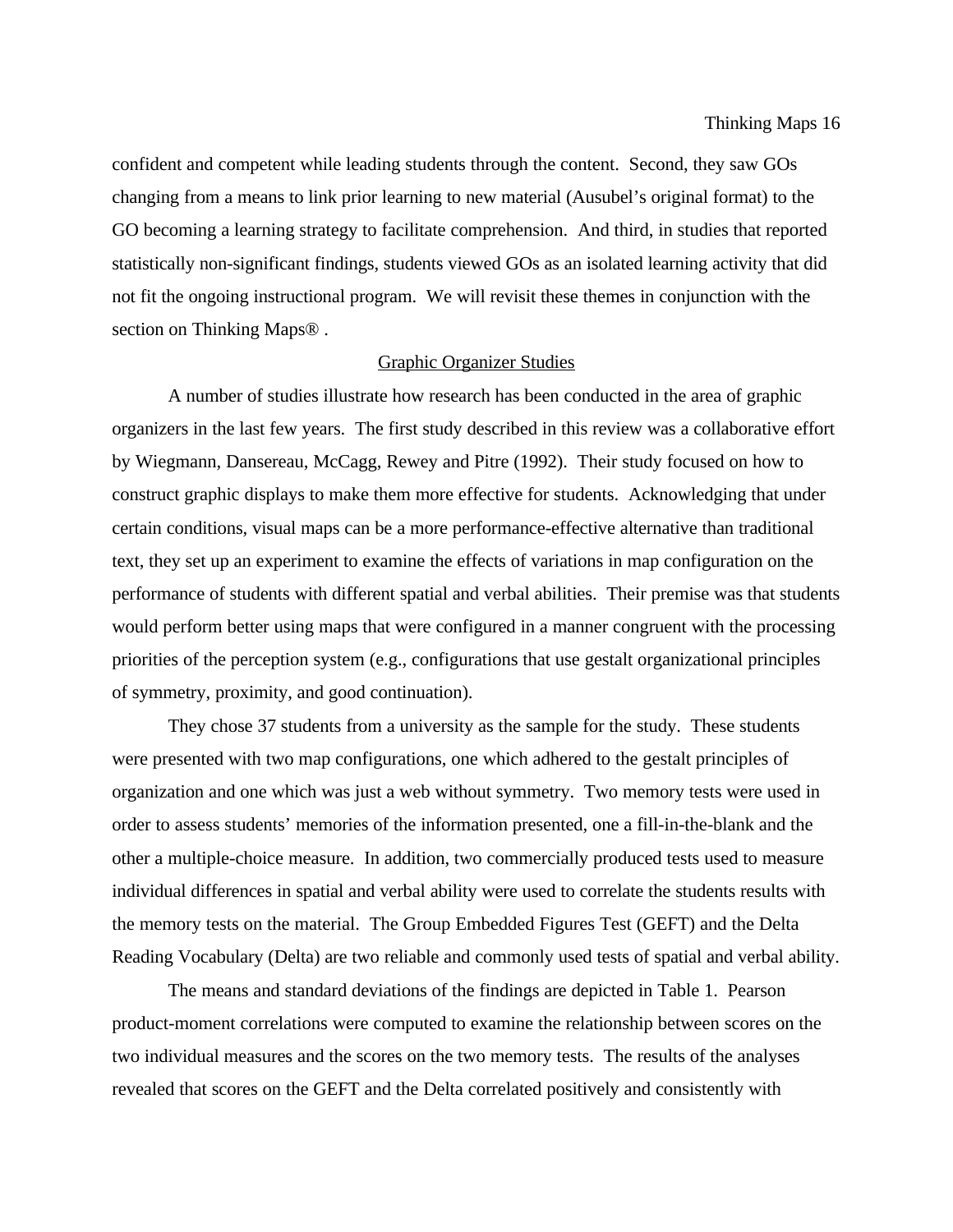performance of students across both map groups (correlations ranged from r=.24 to r=.32). The alpha levels on all significant effects reported in this study are .05.

| Map Group            | Fill-in-the-blank | Multiple-choice |
|----------------------|-------------------|-----------------|
| Gestalt map $(n=20)$ |                   |                 |
| M                    | 73.56             | 80.30           |
| <b>SD</b>            | 19.61             | 19.48           |
| Web map $(n=17)$     |                   |                 |
| M                    | 54.12             | 66.27           |
| <b>SD</b>            | 18.28             | 17.41           |

#### Table 1.

Means and Standard Deviations for Percentage Correct on Tests As A Function of Map Group.

In order to determine the reliability of the observations from Table 1, a multi-variate analysis of covariance (MANCOVA) was performed on the memory test scores. Map group (gestalt vs web) was the between group factor. GEFT and Delta scores were used as the covariate. The results of the analysis revealed a significant multi-variate effect for the map group,  $F(2,32) = 5.48$ , p< .05]. Uni-variate post hoc tests indicated that students in the gestaltmap group reliably outperformed students in the web-map group on both the fill-in-the-blank, [F  $(1,33) = 11.25$ , p < .05, w<sup>2</sup> = .23] and the multiple-choice tests, [F (1,33) = 5.76, p < .05, w<sup>2</sup> = .11]. ( $w^2$  is the strength of association measure)

Wiegmann and his colleagues have postulated from these results that a map configured using gestalt organizational principles is congruent with certain processing priorities of the reader's spatial/perceptual systems. They further speculate that the congruency may have facilitated the acquisition of the test information by providing an organizational scaffold and by allowing students to navigate more effectively through the display. Finally, they report that since the effect magnitude revealed that map configuration had a greater impact on students' fill-in-theblank test performance (w<sup>2</sup> = .23) than on their multiple-choice test performance (w<sup>2</sup> = .11), the gestalt map may have enhanced retrieval as well as encoding. This result may have profound implications for Thinking Map application. Since Thinking Maps® were designed to access specific brain thought processing functions, such research may collaborate the creators' claims.

A second study that directly relates to the research on Thinking Maps® was conducted by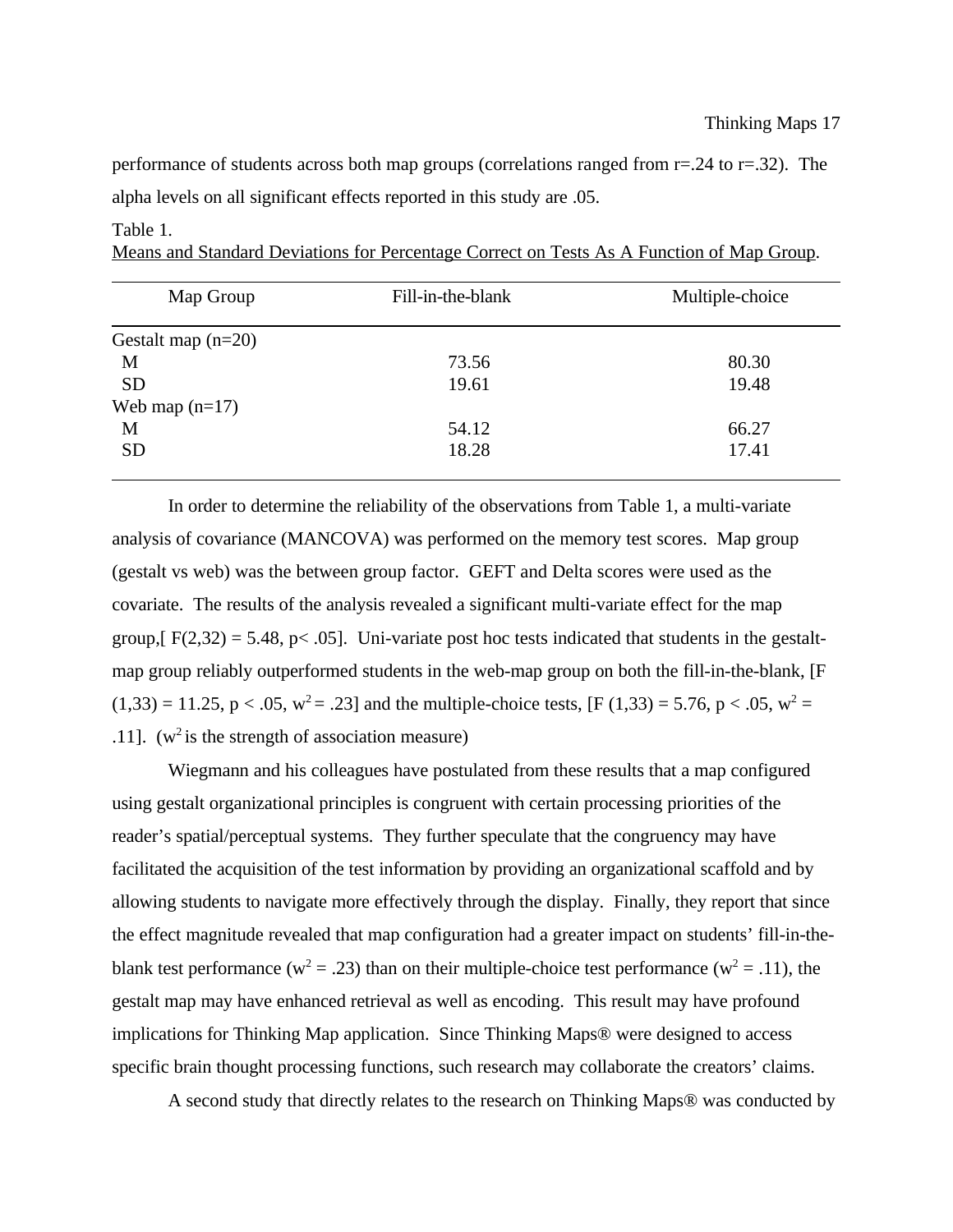Griffin, Malone and Kameenui (1995). Briefly, they sought to answer two questions from the literature on graphic organizers that they believed needed more investigation. The areas of concern involved the teachers' role in the instructional process and program efficacy. The two questions were :

(1) To what degree is explicit instruction necessary for independent generation and use of graphic organizers by students?

(2) Does graphic organizer instruction facilitate comprehension, recall, and transfer of information contained in a expository textbook?

This study tried to answer these questions through a research design that involved using five intact classrooms of fifth-grade students from homogeneously grouped classes  $(n = 99)$ divided into five treatment categories. One class served as the control receiving the traditional basal instruction while the others received either explicit instruction with GOs or explicit instruction without GOs or implicit instruction with GOs or implicit instruction without GOs. The rationale for employing this design was to assist the researchers in trying to determine what effects on classroom instruction made a difference in student performance. Video taping of the experiment was conducted to ensure comparability of the teaching presentations given by the investigators.

Additionally, over the course of this ten day long study, the students were administered a series of measures (i.e., immediate and delayed post tests, immediate and delayed recall measures, and a transfer test) to assess their comprehension, retention, and transfer of the social studies content taught to all students. A technique called Johnson's pausal unit analysis procedure was employed to determine the structurally most important units (SMIUs) from the material to be covered. This consisted of having 141 undergraduate students enrolled in education courses to parse the experimental passages into individual units and determine the salient points of the experimental passages.

Statistical analysis consisted of a one-way, between groups multi variate analysis of variance (MANOVA) to evaluate the effects of the treatment conditions on study participants' immediate and delayed comprehension, recall, and transfer of social studies content. The effect of treatment on the combined comprehension, recall, and the transfer variables was statistically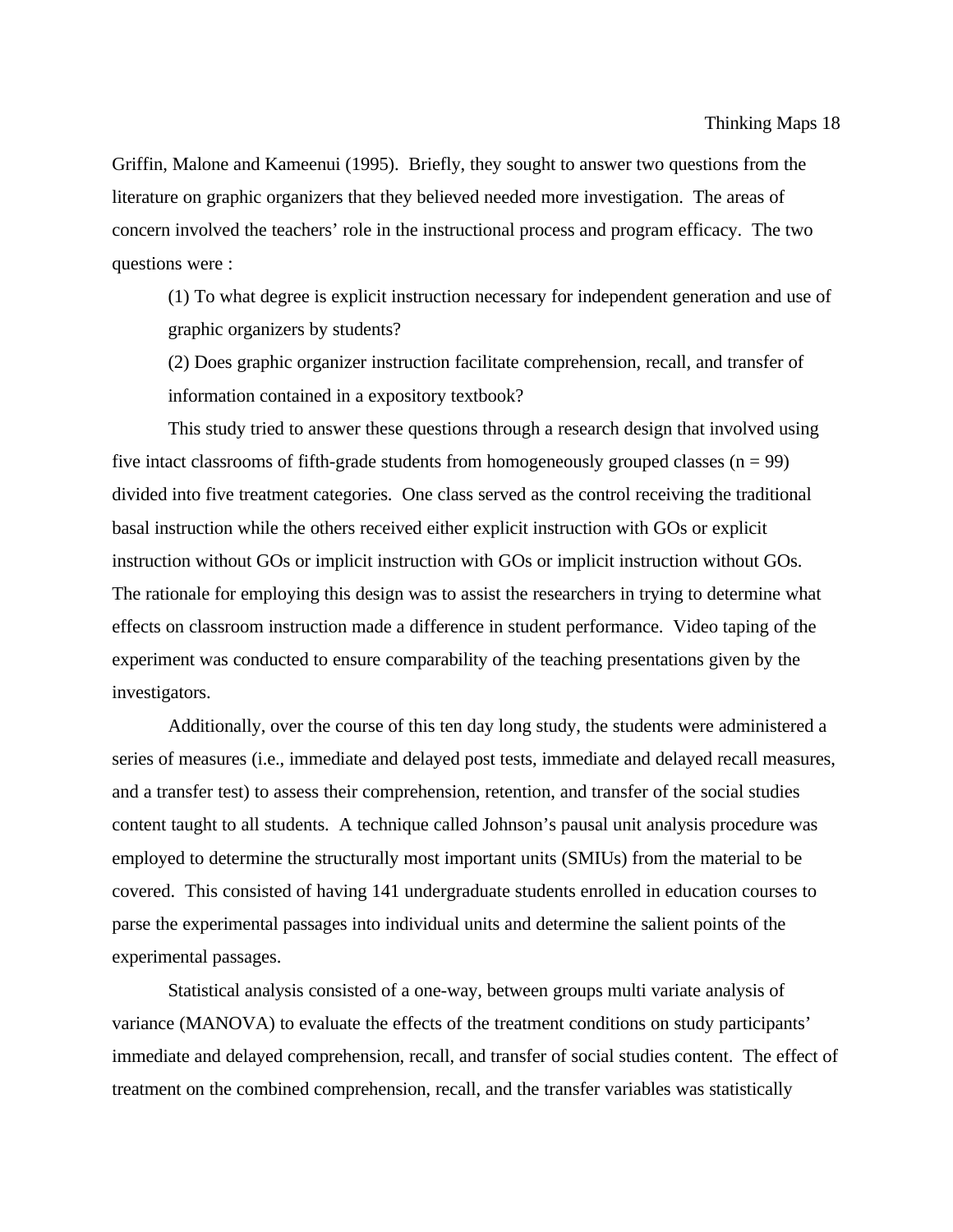significant,  $[F(20, 372) = 3.366, p < .001]$ .

The bottom line concerning this study is that the researchers concluded from the results that without explicit instruction in a procedure such as graphic organizer instruction, students may not perform any better than expected from traditional methods. While a few problems surfaced in the design of this study, such as the traditional group doing better than expected, the consensus that emerged was that an instructional strategy that is explicitly taught will improve student performance. The design flaw in this study occurred when extra study time was allotted to the control group to compensate for the time used to instruct the other groups in the use of the graphic organizer. This may have accounted for their unexpected performance.

Interestingly, a similar study conducted by Simmons, Griffin, and Kameenui (1988), with sixth-grade subjects studying science earlier had found no significant differences among the groups. In that study too, the traditionally instructed group outperformed the groups receiving graphic organizer instruction.

## How Graphic Organizers Affect Race, Gender and Previous Achievement

While many studies involving graphic organizers have been done since Barron and Stone conducted the first study on graphic organizers in 1974, relatively few have contributed information on the three independent variables addressed in this investigation. Griffin and Tulbert (1995) report that over 45 studies have been conducted during this twenty-year span, with many providing contradictory results and recommendations. Reviewing the studies, they point out that there is no constant in graphic organizer research. For example, studies of graphic organizers that are teacher made are not separated from studies of graphic organizers that are student constructed in the meta-analysis research that has attempted to determine facilitative effects. Thus, due to a lack of consistency in study design, the effect sizes obtained in the meta-analysis can be misleading

Griffin and Tulbert propose that graphic organizer research should be conducted in studies where a similar set of visual features and teaching procedures are employed, with the presence of a control group, to increase the likelihood of complementary rather than contradictory study results. Further, they maintain that the independent variables studied should be limited. A study of Thinking Maps® , a graphic organizer program with set parameters, with limited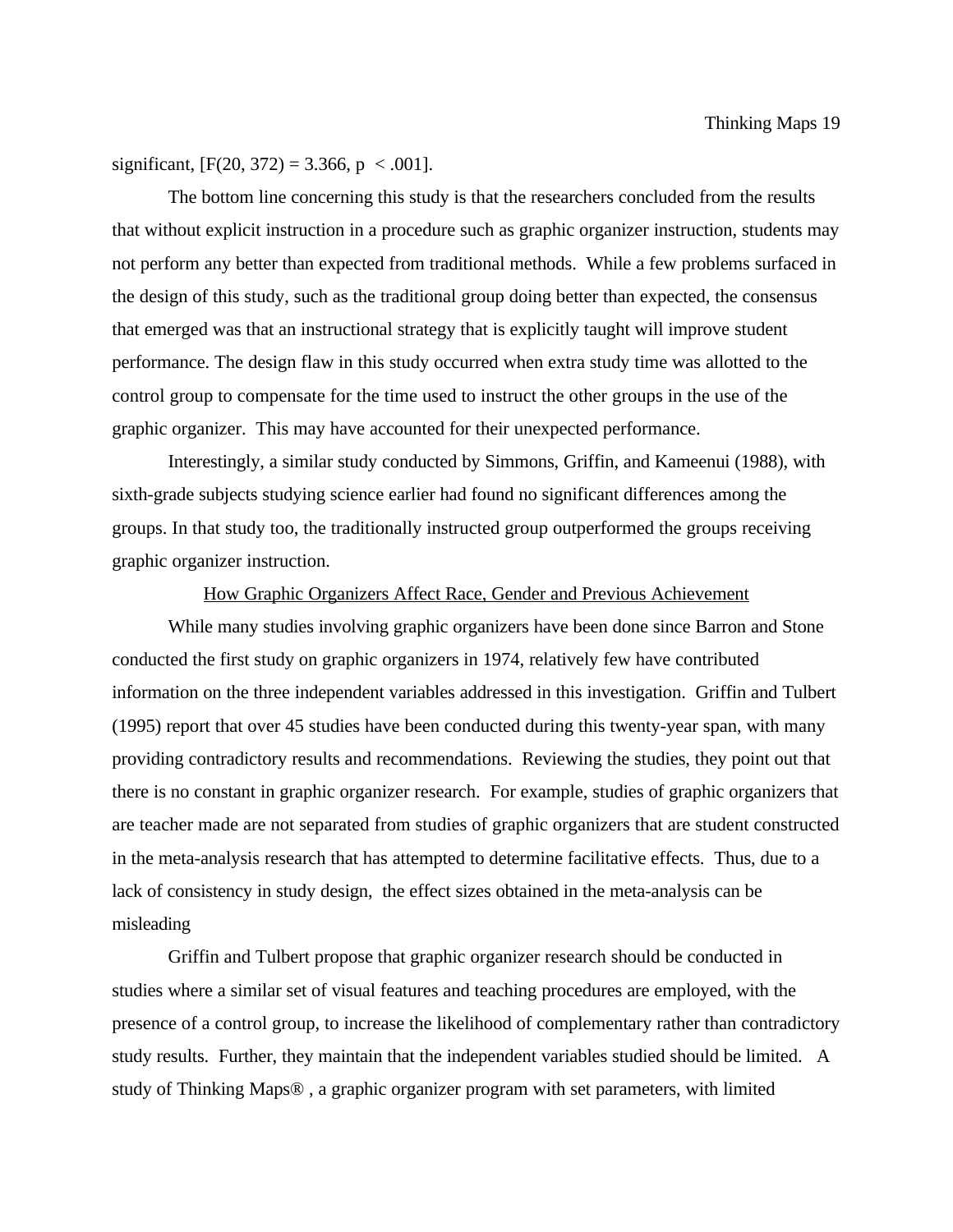independent variables, provides the opportunity to examine graphic organizer usage in the context prescribed by Griffin and Tulbert.

Studies involving graphic organizers that report the affect of race or ethnic composition in using visual tools have not been reported in the literature. The researcher included race as a variable because little is known about the effects of graphic organizer usage in the classroom on student achievement among the races. Thinking Maps® are used by teachers in the classroom with all students. The researcher is interested in discovering how the program affects every student the teacher may encounter in a real classroom, in regard to improving achievement.

In reviewing the literature on achievement and race, the researcher focused on those studies that were central to how graphic organizers impacted upon students. Tate (1997) reviewed mathematics achievement among the races and reported that the achievement gap between whites and Afro-Americans has not narrowed appreciably. He cites as the reason for the discrepancy in mathematics achievement scores between the two groups a deficiency in language proficiency of Afro-Americans. Graphic organizers have been demonstrated to assist students of lower ability in a number of studies (Alvermann, 1981a; Dickens, 1988; Bernard, 1990; Lehman, 1992; Herbst, 1995). Regardless of the students's race, lower ability students are characterized by poor reading achievement. Following this line of reasoning, graphic organizers may have a positive effect in improving lower ability Afro-Americans' achievement scores in reading, mathematics, and language. Any other effects observed from the study with regard to achievement and race will be reported.

No studies reviewed in the literature are able to pronounce that graphic organizers are more suited to males or females as an instructional advantage. Foxworthy (1995) studied 87 fourth and sixth grade students in two elementary schools. Her study design incorporated a pretest and posttest constructed to assess the effects of the modified graphic organizers on the knowledge acquisition of key science concepts and science skills. Gender was included in the independent variables she addressed. Using an ANOVA to compare the interaction between the treatment (graphic organizers) and gender, she found no significant differences for gender.

Stone (1983) analyzed 112 investigations of the graphic advanced organizer, with Glass's meta-analysis technique, and compared the results with predictions from Ausubel's model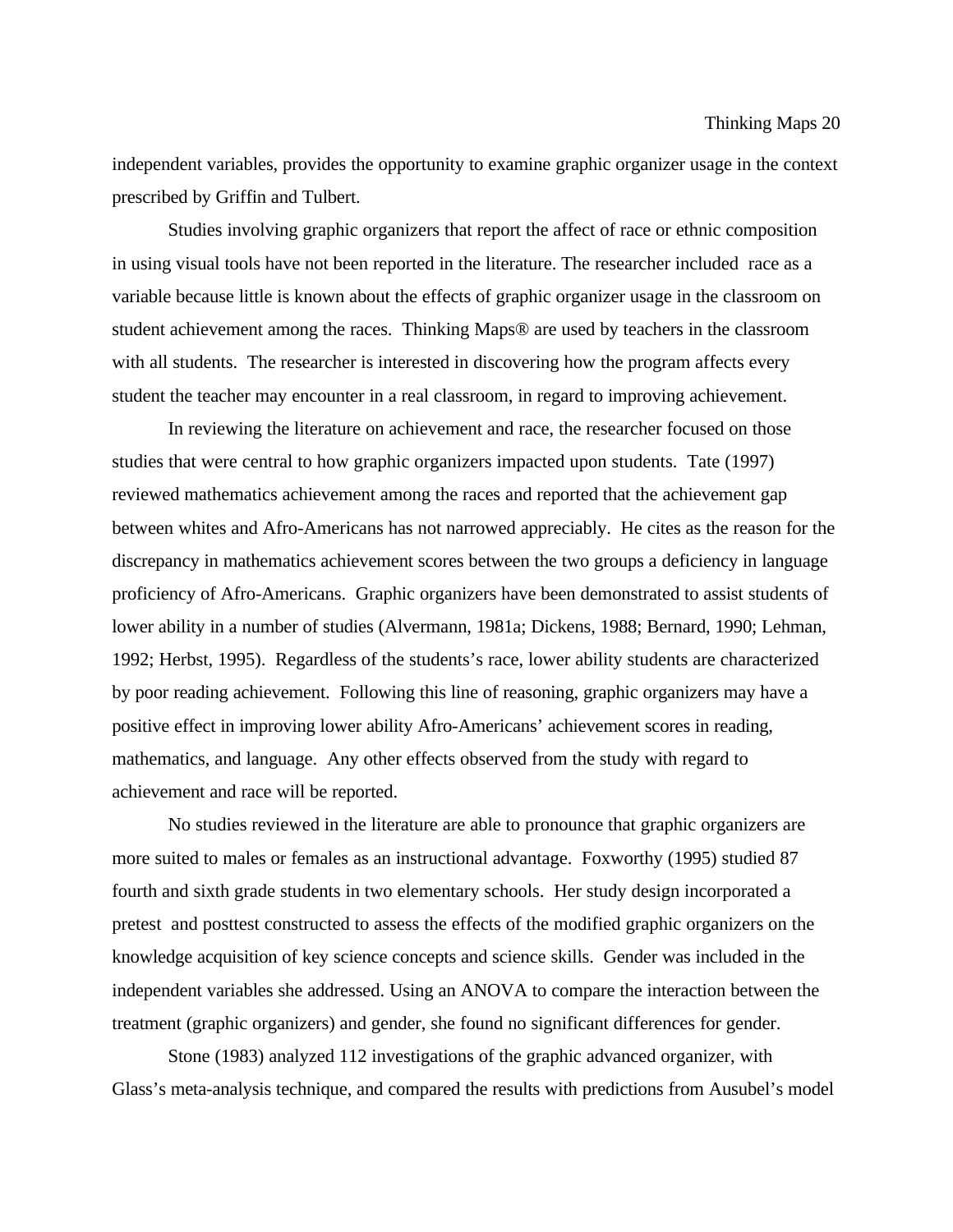of assimilative learning. While he found that overall, advance organizers were shown to be associated with improved learning and retention of the material to be learned, the resulting effect size attained for gender in this study was not reliable. He stated that the number of effect sizes available were too small for any inference to be made.

Manning's (1998) research on the achievement differences between the genders reveals that at least in one subject area, "as girls and boys progress through the mathematics curriculum, they show little difference in ability, effort or interest until the adolescent years"( p. 168). Hancock, Stock, and Kulhavy (1996) used a 40-item study behavior questionnaire with 793 elementary students to determine how males and females in the fourth and sixth grades differed in study strategies. They found that both fourth-grade boys and girls emphasize overt study activities, but girls are more occupied with text, their thinking appears to be deeper, and their study behavior more deliberate. In sixth-grade, however, the girls are attuned to conscious, planful review for tests, whereas the boys are more concerned with independent study behaviors and deep processing of oral classroom interaction. These researchers believe that these gender differences in study strategies account for gender differences in academic achievement identified in various research studies.

More studies have reported results in regard to the ability of the learner and the impact of graphic organizers than the other two independent variables combined. However, the findings of the studies are not consistent across the research base. Researchers have reported that graphic organizers assist high ability students more than those of lower ability (Boothby & Alvermann, 1984; Bernard, 1990; Foxworthy, 1995; Luiten, Wilbur, & Ackerson, 1980). Luiten, et al., conducted a meta-analysis of 135 studies to determine the facilitative effect of advance organizers on learning and retention. While they assumed that graphic organizers would be most effective with individuals of low ability, the data they collected indicated the opposite held true. In fact, according to their findings, participants defined as high ability have an average effect size of almost twice that of low-ability participants. Although the researchers cautioned against relying on their results because of problems in the consistency of the studies examined in regard to the operational definition of high, middle, and low ability, they recommended that graphic organizers be used in conjunction with high ability students.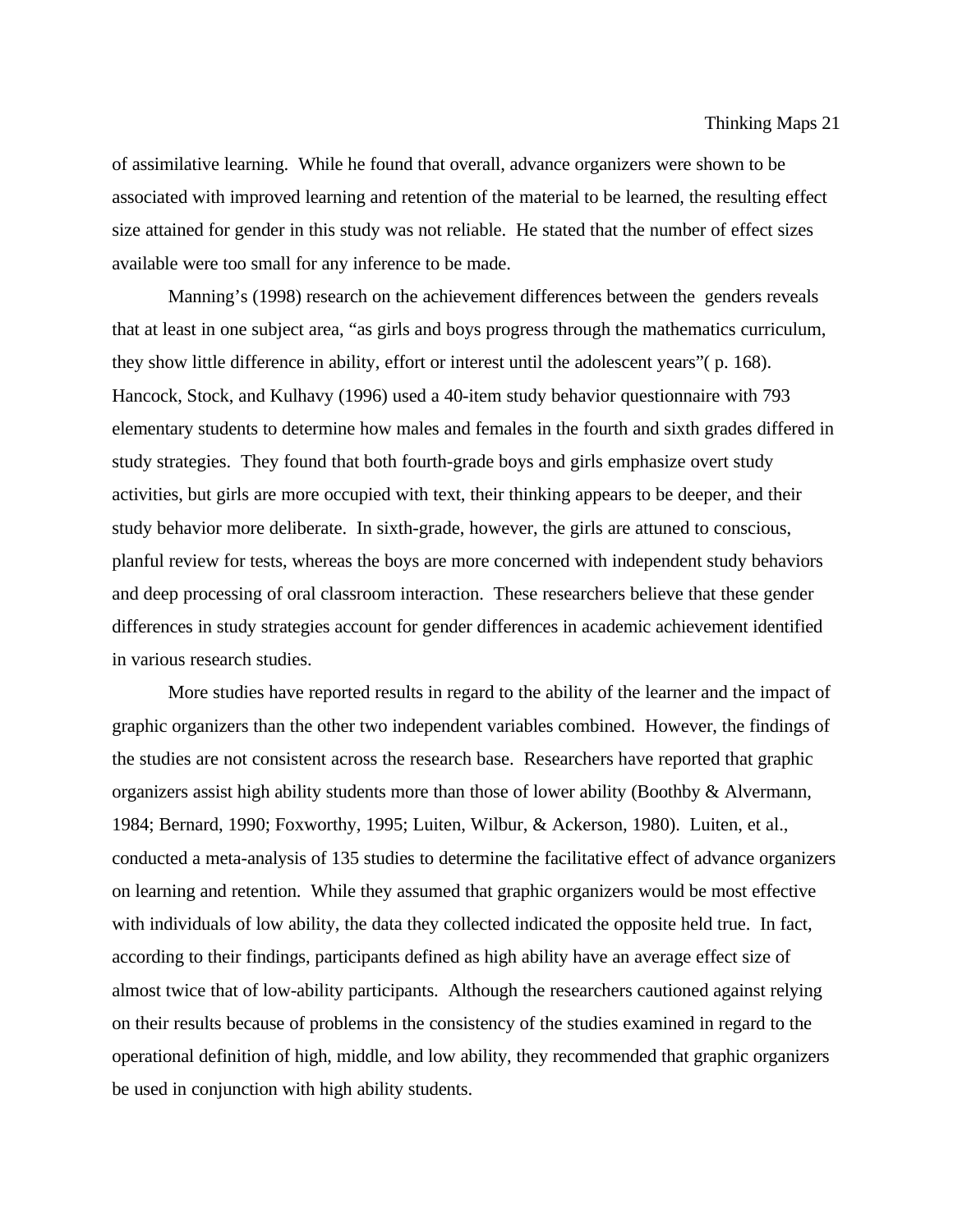Boothby and Alvermann (1984) studied children in two fourth-grade classrooms (N=38) over a three month period to test the effectiveness of the graphic organizer strategy for facilitating comprehension and retention of information in a social studies text. When the students in the treatment and control groups were given the posttest, students in the graphic organizer group (treatment) recalled significantly more of the total number of idea units (used to score recall) than the students in the control group. The researchers postulated that their findings validated the meta-analysis results of Moore and Readence (1984); graphic organizers benefit high ability students. They reached this conclusion based on the fact that the fourth graders involved in the study were all of average or above average in their verbal ability.

Foxworthy (1995) also indicated in her conclusions regarding her study of fourth and sixth graders that low ability students (in this case students in federally funded programs) scored significantly lower on the adjusted posttest in both grades. The sample involved students in federally funded programs (Title I) whose poor performance in basic reading contributed to their performance. The researcher recommended that visual testing be conducted in the posttest phase of future experiments to reduce this study limitation.

Three studies reviewed by the researcher found that both groups, low and high ability students, benefitted from graphic organizer usage. Alvermann (1981b) tested tenth-grade students on immediate and delayed recall measures and found that all students, regardless of reading level ( a measure of ability) improved in achievement from the use of graphic organizers. Likewise, Lafeur (1992), working with older students at a community college, revealed in a study to improve thinking through using graphic organizers, that no significant differences existed between students of low ability and high ability on the cognitive measure employed to test the hypotheses. However, this study, employing a four group Solomon design, was conducted on a sample total of 29 students.

Stone (1983) using the meta-analysis technique, found that graphic organizers assisted the middle ability group the most. He remarked that Ausubel's predictions were not confirmed by the results he obtained. Ausubel (1967) had predicted in his model that students having low ability or low prior knowledge of the material to be learned should be helped more by graphic organizers than other students.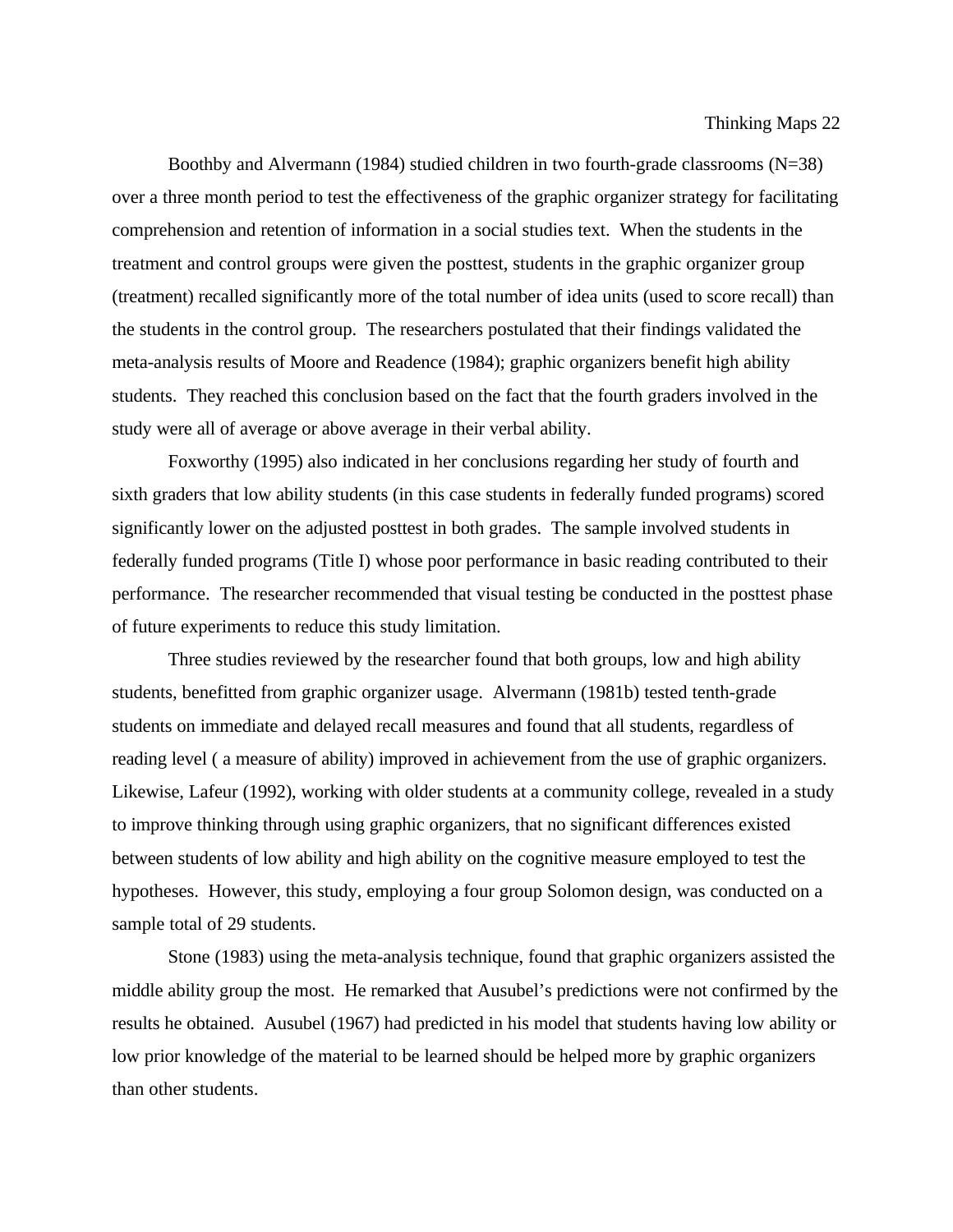Five studies reviewed by the researcher found that graphic organizers facilitate the learning of low ability students better than high ability students (Alvermann, 1981a; Dickens, 1988; Lehman, 1992; Griffin & Tulbert, 1995; Herbst, 1995). Alvermann studied "lookback behaviors" (p. 326) in sixty-four tenth graders. When a student looked back in the text to find an answer, this action was labeled as lookback behavior. She found that lookback behavior, induced by using a graphic organizer as a road map, differentiated between students who perceived themselves as low-ability comprehenders but not between students who perceived themselves as high-ability comprehenders. This result confirmed her hypothesis that an achievement-treatment interaction would be found between the treatment and the low ability group.

Herbst (1995) investigated 427 ninth graders in her study involving graphic organizer usage in social studies. She concurred with earlier researchers that graphic organizers provided frames for the low ability students to learn material in a clear, logical format. Lehman (1992) adds that graphic organizers allow students to relate information to personal experience, assisting in the need to provide structure and organization for the low ability student.

While both Lehman and Herbst found that students of low ability can benefit from using graphic organizers, Griffin and Tulbert (1995),who conducted a recent review of the literature on graphic organizers, recommend that further examination of the use of graphic organizers with populations of poor readers is needed, given the conflicting results of studies in which reading ability was a variable of interest.

#### Themes in Graphic Organizer Research

Three themes have evolved from graphic organizer research; teacher preparation, graphic organizer dynamics, and the instructional context of graphic organizer interventions (Moore & Readence, 1984). These three themes represent the dominant explanations in the literature for how the graphic organizer works.

The first theme Moore and Readence identified, teacher preparation, revealed that teachers who engaged students in graphic organizers reported that they felt more competent and confident with the content while using this instructional strategy. They perceived themselves as better organized, more in control of the learning activity, and more sensitive to the learner's needs in understanding the learning task.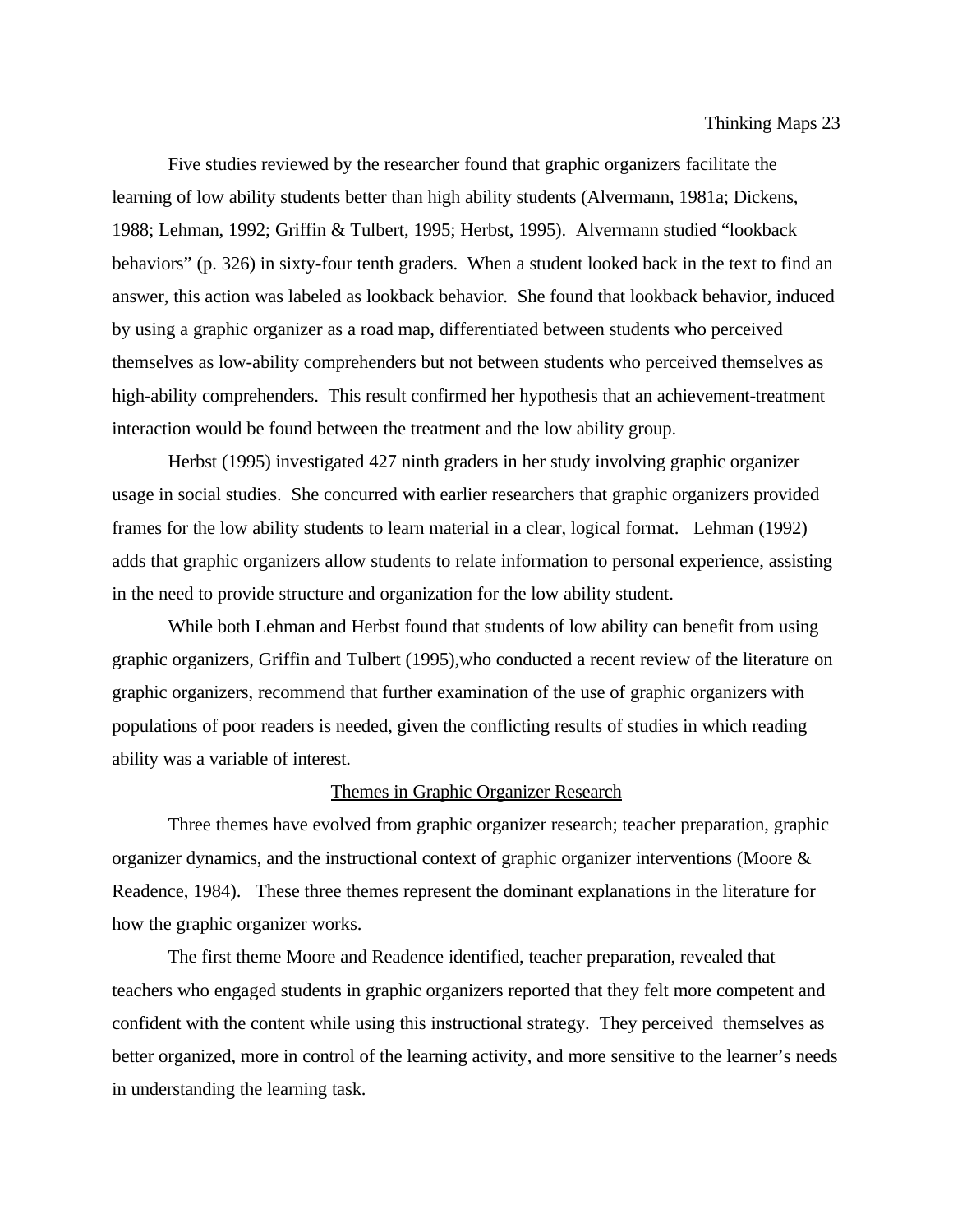The second theme, graphic organizer dynamics, focuses on the student learner. Explanations from the research which center on how the student learns through graphic organizer instruction include such strategies as creating an effort at comprehension, processing information at different levels, and rehearsing information.

The third theme relates to the instructional context in which the graphic organizer was used. Moore and Readence recount that in graphic organizer research reporting statistically non-significant findings, students viewed graphic organizers as an isolated learning activity not connected to the material to be learned.

From this overview of the research, it is apparent that some areas of further study in the realm of graphic organizers is needed. But before discussing that topic, a quick introduction to Thinking Maps® is in order.

#### Thinking Maps®

#### **History**

The idea of creating a program of Thinking Maps® was first incubated by David Hyerle when he was teaching in an inner-city middle school in Oakland, California in the 1980s. His experiences and frustrations in helping his students make connections to the content resulted in his reliance on strategies such as visual mapping to gain an understanding of how they were processing ideas. When his school piloted a thinking skills program that included diagrams based on several thinking processes, he wondered "What would happen if teachers and students had basic maps for applying different, fundamental thinking processes?" (Hyerle, 1996b, p. 2). He began to formulate the series of graphic organizers that became the basis for Thinking Maps®.

Since that time he has helped to package the program now copyrighted and being sold to schools around the country. As part of the introduction teachers receive during the Thinking Maps® training, extensive brain-based research is made an integral part of the foundation for the program (Implementation and Assessment Guide, 1997). Each map is connected to one thought process, that is, each map is used to depict how the brain thinks about a concept. Figures 2-9 are the eight Thinking Maps® as developed by Hyerle (Hyerle, 1996a).

#### Thinking Maps® as Graphic Organizers

From the review of the research on graphic organizers a number of issues of interest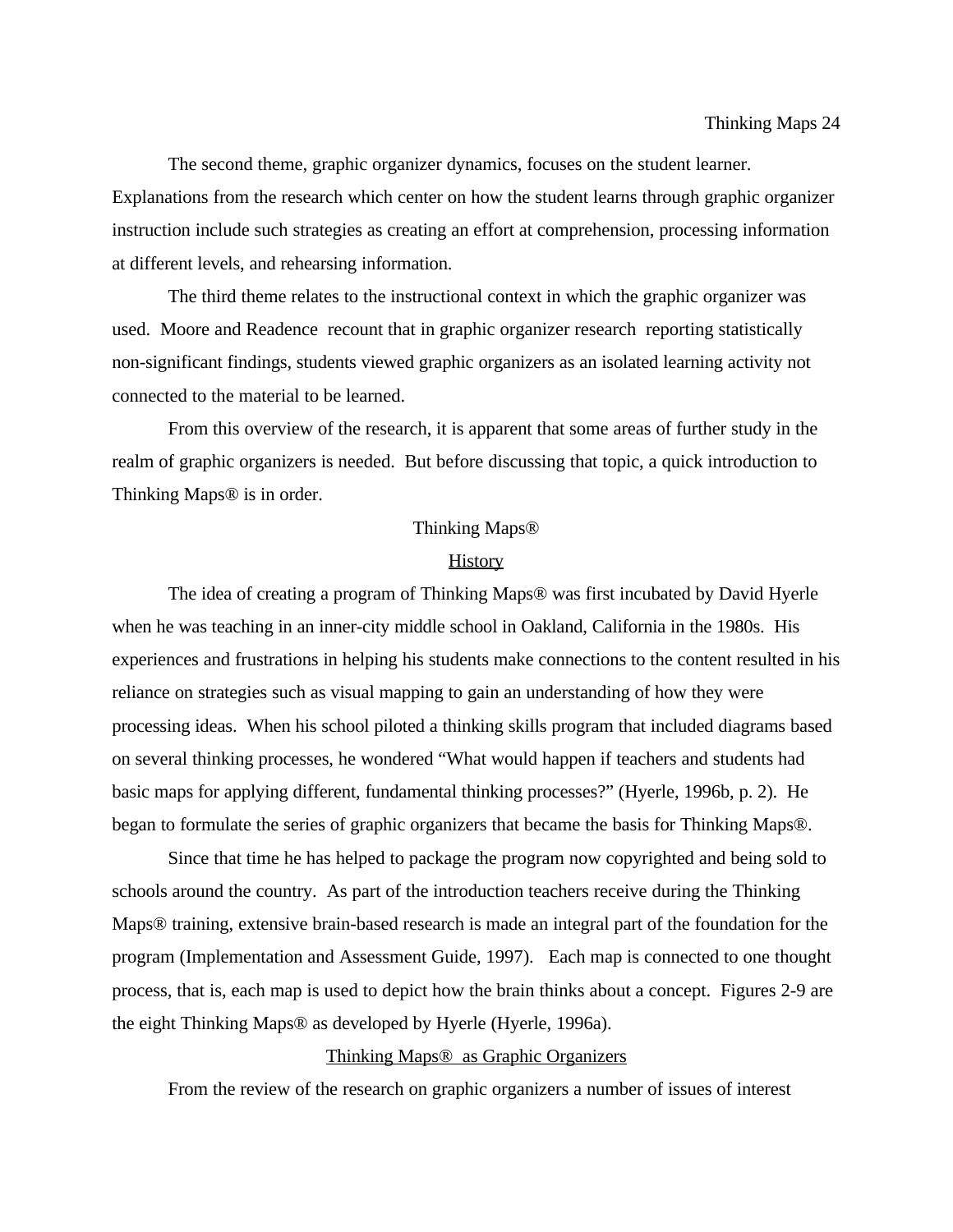regarding Thinking Maps® can be developed. Griffin and Tulbert (1995) in their review found only one study that addressed the conditions under which graphic organizers are effective for learning from expository passages. This line of research, examining the conditions where GOs are effective, applies to the problem of implementing Thinking Maps® . What are the optimal conditions to introduce instructional strategies such as Thinking Maps® ? How should the training of teachers be conducted to ensure the best practice? Moore and Readence (1984) call for more studies that concentrate on the length of teacher training and the instructional focus as variables.

Another area where the researchers are questioning the use of graphic organizers is described by Dunston (1992) in her critical review of GOs. She points out that educators no longer question if they work, but want to know how and why they work. Here the path crosses the brain-based research in its quest for understanding of how the brain makes sense of these strategies. Dunston further reports that some studies show that elementary students benefit from GOs more than secondary students in comprehension and free recall. How can these results be explained? Many of the reviewers (Moore & Readence, 1984; Robinson, 1998) found discrepancies in the studies that were difficult to decipher.

The result of these discrepancies have kept the meta-analysis effect size minimal (Glass, 1981). The small differences between effect sizes in the levels of testing in posttest conditions indicate that GOs equally affect short and long-term learning. This implies that GOs may not be particularly effective as a strategy in affecting long-term memory. Robinson and Schraw (1994) found there does seem to be a paradox in using graphic organizers to embed information in the long-term memory. They observed that the advantages of a GO disappear when testing is delayed. Speculation is that because the student can communicate information so effectively that he does not have to "untangle" (p. 400) the necessary information, it is never encoded in the longterm memory process. Graphic organizers were intended to organize information for understanding. Should they be viewed through so broad a spectrum as to demand that they improve student performance?

To conclude, the final area for investigative research fits like a glove with the study of Thinking Maps®. Robinson (1998) in his review quotes Tukey who presents an incredible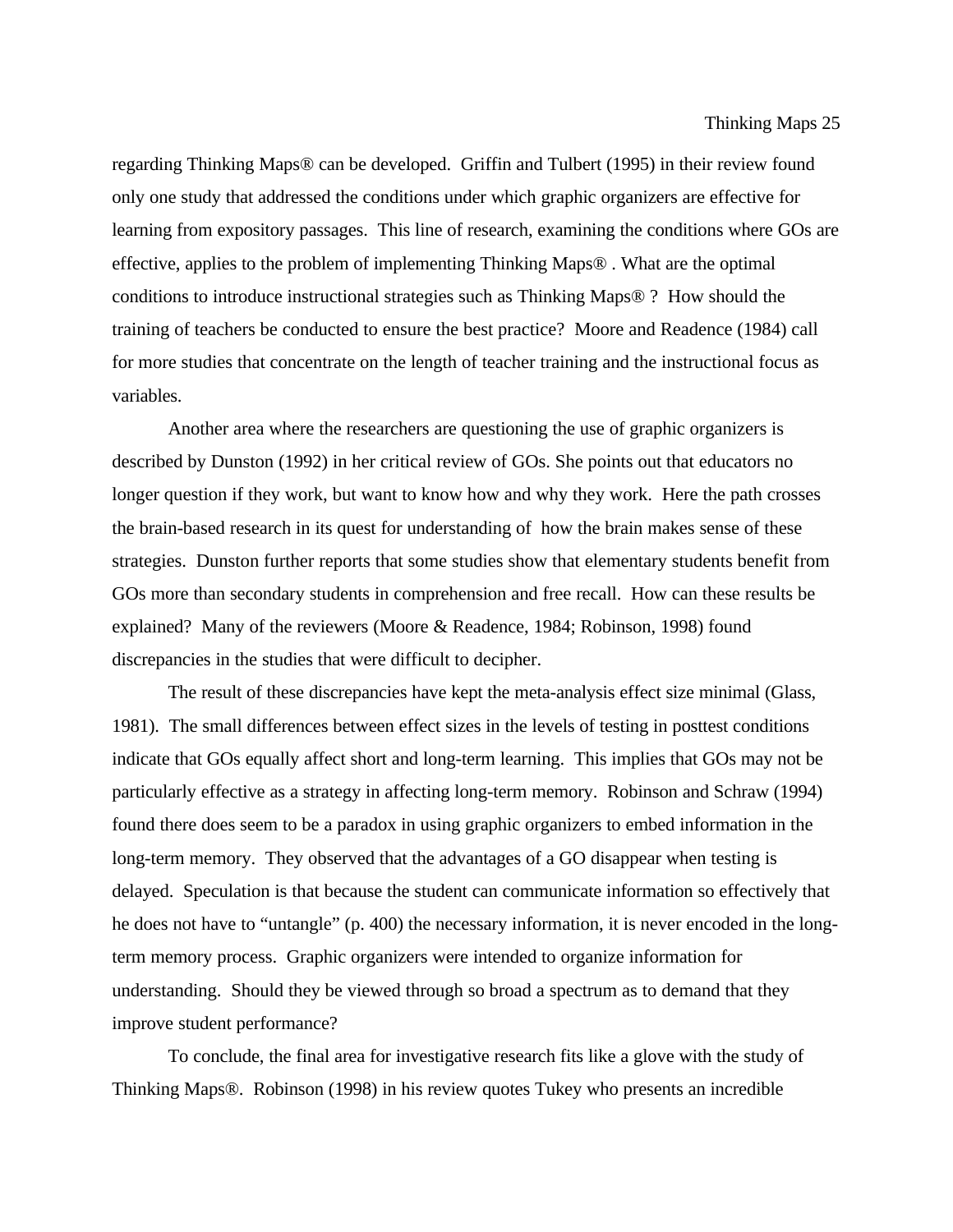challenge for researchers to construct GOs in a manner that takes full advantage of the power of visual argument. Visual argument involves transmitting ideas through a spatial arrangement of words rather than through written language. By seeing ideas, students are relieved of the burden of untangling complex relations from the linear structure of text. We would know when we have accomplished this because it would be impossible for students to view them without discovering knowledge of concept relations. The discovery of this knowledge should make an immediate and powerful impact on the students.

## Summary of the Literature Review

Brain-based research has emerged as a new frontier in education. Medical science is unlocking the secrets of how the brain functions. Educators are exploring this new information and searching for innovative ways to implement the findings within the classroom. One instructional strategy that is linked to the revelations about how the brain learns is the graphic organizer. Studies on the various types of graphic organizers have been conducted and reported in the literature for thirty years, beginning with Ausubel. While numerous studies have documented that graphic organizers can improve students' abilities in a variety of areas from comprehending vocabulary to remembering text passages, and meta-analyses have reported facilitative effects for graphic organizer use, few studies have focused on how they improve achievement.

This study examined the Thinking Maps® program, a series of graphic organizers that the authors claim will increase student achievement. Administrators, charged with finding ways to increase student achievement in light of the standards movement, need programs that will impact positively on student performance. Thinking Maps® are promoted as a toolkit for students to improve the basics of reading, writing, and mathematics as well as for problem-solving and the development of higher-order thinking abilities (Hyerle, 1996a). This study will add information to the research knowledge base on the use of graphic organizers.